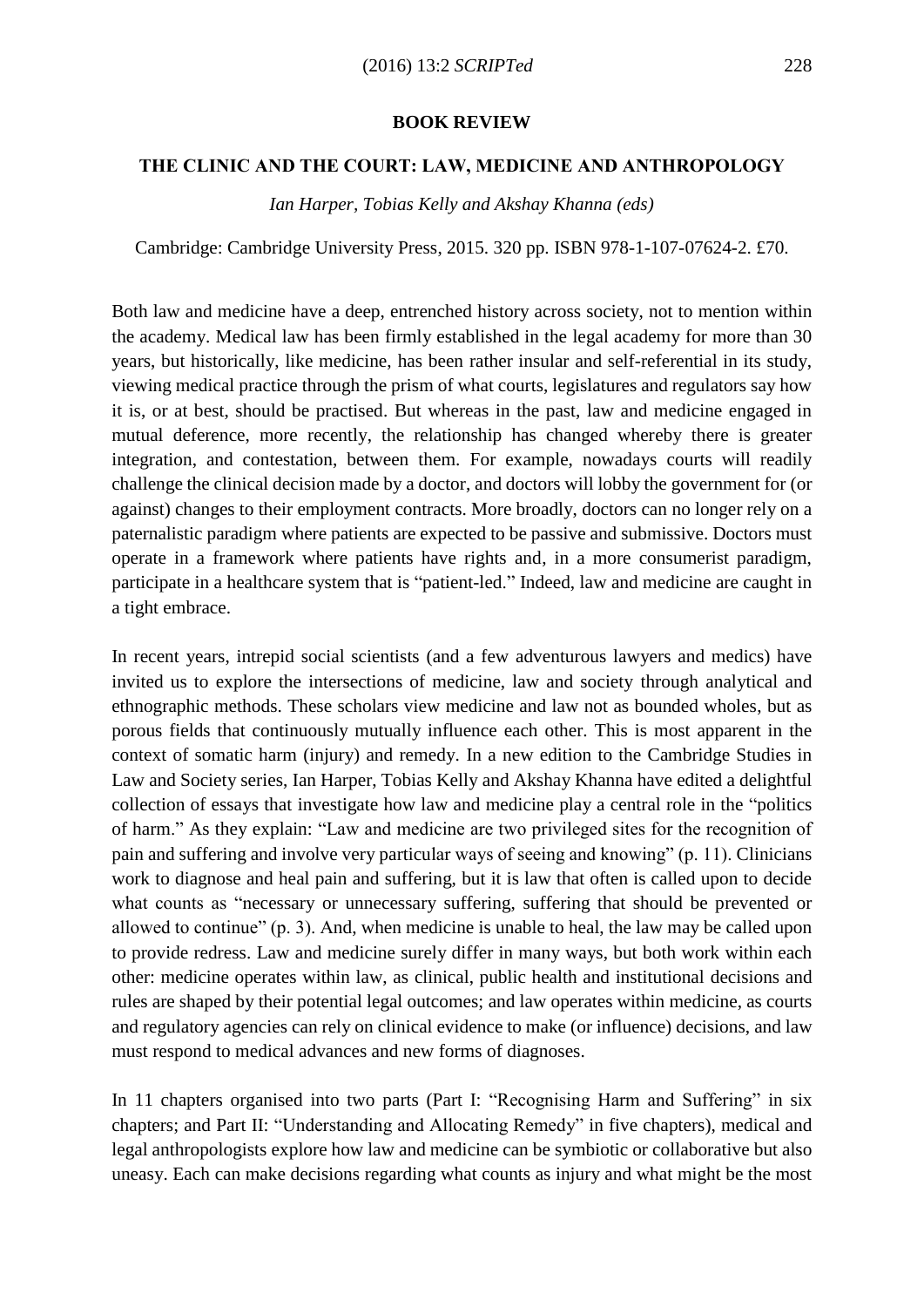suitable forms of redress or remedy, and each converge and diverge in their responses to and understanding of harm and suffering. The purpose of this book is not only to discover the points of convergence and contradiction between law and medicine, but to unpack the anthropological dimension (particularly the political and cultural processes) of both fields and to see how law and medicine are central to the politics of harm. The purpose is also to explore whether there are "new spaces for political and moral action created by the intersection of law and medicine" (p. 7). As the editors argue: "The spaces between the clinic and the court create the possibility for new claims based on the sick or vulnerable body or the traumatised mind. Crucially, these claims cannot simply be reduced to the claims of legal subjects. […] Nor, though, can these claims be reduced to the biological substrate upon which medicine ekes out its interventions" (p. 20). I shall highlight several of the most interesting contributions.

In Chapter 1, Rebecca Marsland explores the ambiguity of harm caused by witchcraft in Kyela District, Tanzania. As she explains, both law and medicine have struggled to recognise magical harm. Under the law, strictly speaking, it is putative victims of witchcraft who are viewed as causing harm. In contrast to its citizens, the rational modern state, it seems, cannot be seen to regard witchcraft as real by directly validating victims' claims. Thus, an impasse has developed between those who consider themselves to be the victims of magical harm and the state authorities who nonetheless have a mandate to protect them from harm. Marsland discusses a local solution to this impasse in Kyela District in southwest Tanzania, where bylaws were proposed, officially under the guise of public health to prevent the spread of infectious disease at local funerals, but in practice to prevent witchcraft. As Marsland explains, the efficacy of the bylaws – never officially passed but still endorsed and enforced as such in the community – "lies in their ability to keep magical harm invisible within a state statute, while simultaneously being open to an alternative reading by the local population as being explicitly concerned with a local form of witchcraft and solve a matter that is of concern to both indigenous and official forms of public health" (p. 28). The bylaws, like witchcraft, do not officially exist, but exist in practice all same. They "solve a problem for both the state and the victims of witchcraft" (p. 42) by operating at a different ontological level. Because the bylaws target neither victims nor accused witches, but the entire community under the pretext of public health, "they make it almost impossible for this particular form of magical harm to take place" (p. 43).

In a well-written and fascinating Chapter 3, Tobias Kelly discusses the precise meanings and implications of the word 'torture' as a specific legal category of harm, and which stand at the uneasy interface of law and medicine. Kelly explains that it is not so much the quality or nature of pain that singles out torture survivors, but rather it is the *specific cause* of their pain, which must involve the complicity or acquiescence of a public official and must be carried out with specific intentions. The law demands certainty here, and as such it places reliance on "technologies of causal attribution in order to make causal connections visible, and distinguish between different forms of harm" (p. 73). This is a challenging demand for medicine. Focussing on medicolegal reports written as part of claims for asylum in the UK, Kelly explores how these reports are produced in order to document allegations of torture. He exposes the struggles that clinicians face in working through the very uncertain, often inconclusive physical marks on the body. The certainty craved by law rubs against the inherent uncertainty in the clinical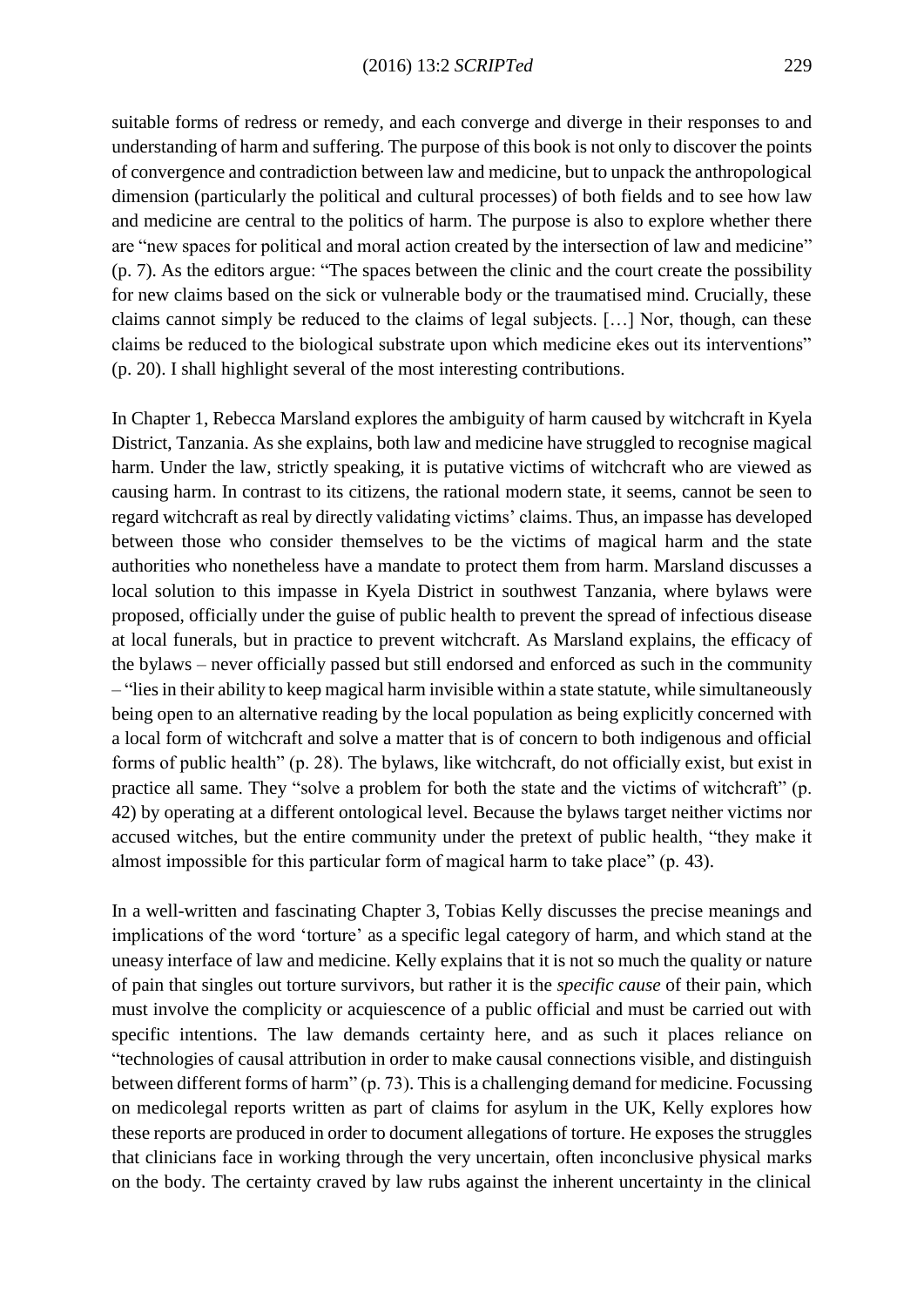context. For Kelly, the legal definition of torture creates space for denying individual acts of torture. "In particular, the gap between provisional clinical claims about the causes of pain and suffering, and the legal demand for specific causal certainty creates the space for doubt to grow." Thus, "it is the tension between legal and clinical ways of understanding causation that produces the space for denial to take place" (p. 74).

Building on Kelly's chapter, in an excellent Chapter 5, Estelle d'Halluin discusses the evidentiary importance of the medical certificate in French asylum procedures. These certificates are written by a doctor or psychologist and attest to the comparability between the patient's history and his physical or psychic wounds. D'Halluin explains that in recent years, the body itself has become a legal resource for asylum seekers and undocumented migrants, in part due to stricter legal and administrative frameworks that question written and oral testimony asylum seekers produce. "The body becomes the site where the subject's truth is tested – or, rather, the site where it is tested by a third party, the doctor, who is supposed to be neutral and knowledgeable," she explains (p. 124). D'Halluin finds the production of medical certificates a form of medico-legal "local justice" that symbolises the balance clinicians try to achieve between their claims of objectivity and concerns of ethical commitment. Because the production of medical certificates does not follow a formal, written legal procedure, practices are heterogeneous, ranging from adherence to semi-flexible protocols to trust in face-to-face interactions. Not surprisingly, outcomes are uncertain.

In Chapter 6, Gethin Rees looks at the ways in which forensic medical practitioners (for e.g. sexual assault cases) in England, Wales and Canada perform their duties by focusing upon their use of the spaces of forensic medicine. According to Rees, analysis of medico-legal spatial constructions can inform us about the ways practitioners perform their work and the emphasis that they place on therapeutic and/or evidential aspects. Rees finds that these practitioners perform evidence gathering at the same time as they treat the complainant, "being medical and legal, therapeutic and evidential, and recognising and resolving harm simultaneously" (p. 142). Thus, rather than understanding the forensic mode as a monolithic category, Rees invites us to view it as a spectrum upon which practitioners position themselves, their work and their place through space and time. "At no point is the work ever wholly medical or legal, evidential or therapeutic, but always somewhere in between" (p. 157), thus illustrating how medicine and law in this context are especially co-dependent and require actors to comfortably move between the spaces and registers of each.

Chapter 7 opens Part II of the book, which signals a shift in focus to understanding and allocating remedies. João Biehl produces a finely written and deeply thought-provoking chapter about what he calls the "juridical hospital" and the "the judicialisation of health" – where ordinary Brazilians are realising access to healthcare through the courts, especially for prescribed drugs that are otherwise too expensive to access, and in the process are caught up in the pharmaceuticalisation of care and of public health (i.e. the right to health envisioned as a right to medicine). Biehl outlines how this litigation (based on the country's constitutional guarantee of "health") that forces the government to provide medicine to the poor has become an alternative route for Brazilians to access healthcare, which is now understood as access to